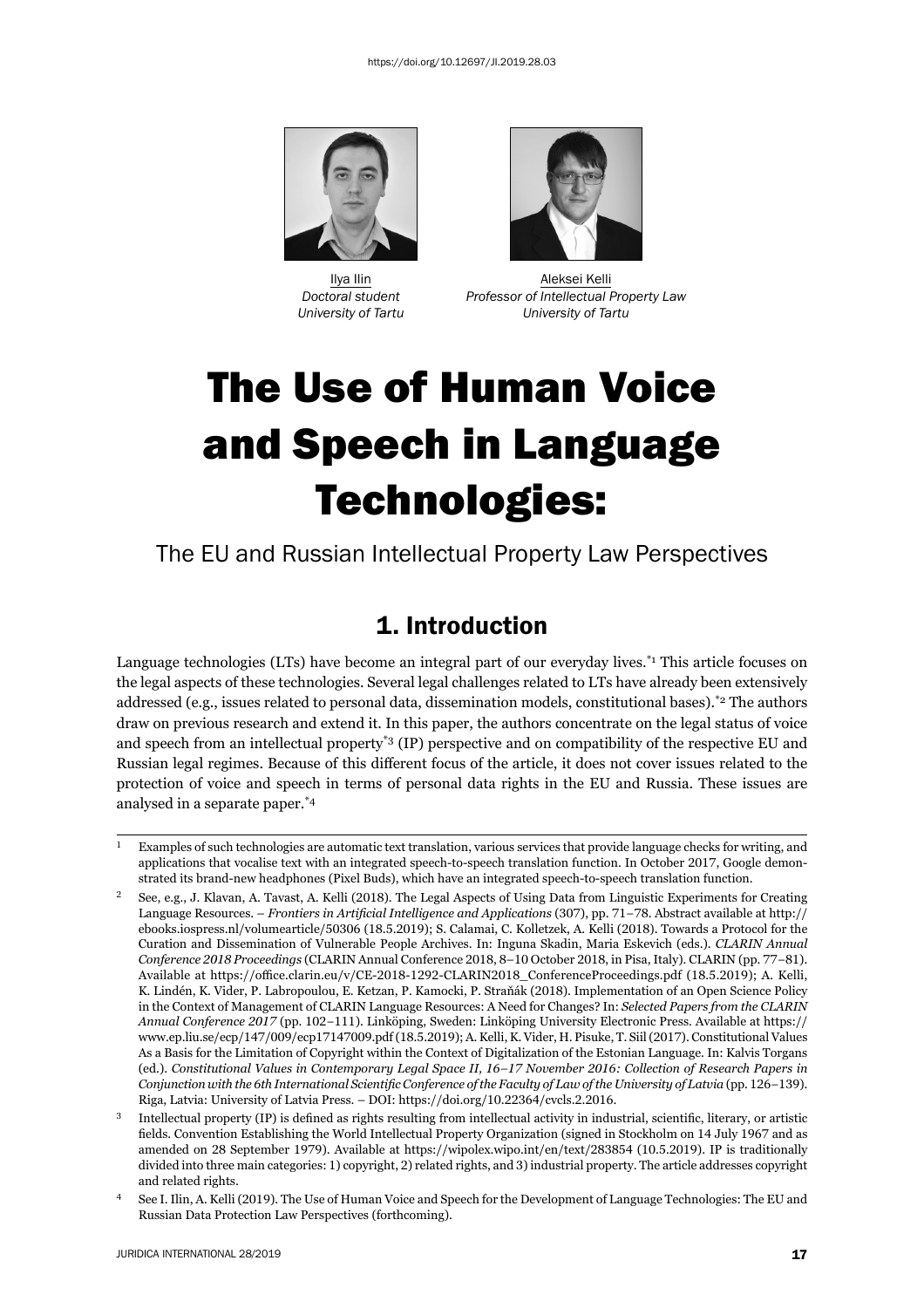The article discusses the features of the regulatory framework regarding voice and speech in the EU and Russia from a copyright and related rights perspective.\*5 Russia and the EU have been chosen to explore the possibilities of co-operation in the field of LTs. Because the authors have an in-depth understanding of the Estonian copyright system, the Estonian Copyright Act\*6 (CA) is used as an example of implementation of the EU copyright directives.

Both the EU member states and Russia are parties to the majority of international conventions dealing with intellectual property regulation, including the Berne Convention on Literary and Artistic Works\*7 (Berne Convention), and the World Intellectual Property Organization (WIPO) Copyright Treaty\*8, which ensures common ground for intellectual property regulation.

The authors evaluate whether the EU and Russian IP laws are compatible with treating voice and speech as an input to the development of language technologies. This is relevant since co-operation between EU and Russian language-technology developers (firms, research institutions, etc.) is inevitable. The Russian language cannot be ignored in the development of contemporary and competitive LTs. Therefore, it is crucial to identify potential barriers to co-operation and map legal risks. The authors argue that the differences between the EU and Russian IP regulatory frameworks do not constitute major obstacles in joint activities to develop LTs.

The human voice and speech are legally complex phenomena in both jurisdictions. While a plethora of scholars have engaged in discussion of the legal nature of multimedia works\*9 that frequently assumes use of voice and speech, very little attention in academic literature is paid to the issues of voice and speech application particularly in the rapidly developing language technologies.

Voice and speech should be differentiated in terms of their origin. The voice refers to sound creation and speech to phoneme creation.<sup>\*10</sup> Hence, a problem of delineating how these objects tie in with the intellectual property concept arises. Should they be considered a single object or two different objects? Speech without an oral component becomes written language (text) that in most cases is subject to copyright protection as a literary work.<sup>\*11</sup> Voice without speech becomes a personality characteristic that involves a unique combination of voice patterns (vocal qualities, volume, speed, and so forth).

Without relation to speech, voice is not a result of creation by the human mind, and, therefore, it usually cannot be regarded as an object of intellectual property. There are some cases wherein voice is protected as intellectual property (e.g., the voice of a fictional character is protected by copyright<sup>\*12</sup> or by trademark<sup>\*13</sup> law). Most frequently, voice is treated as a personality characteristic, which is not covered as intellectual property.\*14 In this paper, voice is considered as a vocal element of the speech and is examined alongside it.

<sup>&</sup>lt;sup>5</sup> Within the context of the article, the reference to copyright should be interpreted as encompassing copyright and related rights both.

 $^6$  The Estonian Copyright Act (Autoriõiguse seadus). Entry into force: 12.12.1992. English translation available at https:// www.riigiteataja.ee/en/eli/504042019001/consolide (18.5.2019).

<sup>&</sup>lt;sup>7</sup> Berne Convention for the Protection of Literary and Artistic Works (as amended on 28 September 1979). Available at https:// wipolex.wipo.int/en/text/283698 (18.5.2019).

<sup>&</sup>lt;sup>8</sup> WIPO Copyright Treaty (adopted in Geneva on 20 December 1996). Available at https://wipolex.wipo.int/en/text/295166  $(18.5.2019).$ 

See, e.g., A.M. Eskicioglu (2003). Protecting Intellectual Property in Digital Multimedia Networks. – *Computer* 36 (7), pp. 39-45. – DOI: https://doi.org/10.1109/mc.2003.1212689; T. Aplin (2005). *Copyright Law in the Digital Society: The Challenges of Multimedia*. Bloomsbury Publishing; A.L. Moorthy, C.R. Karisiddappa (ɳɱɱɶ). The Relevance of Intellectual Property Rights in the Digital Millennium (International Conference on Information Management in Knowledge Society). Available at http://citeseerx.ist.psu.edu/viewdoc/download?doi=10.1.1.614.8596&rep=rep1&type=pdf (6.5.2019); S. Hideyasu, Y. Kiyoki (2008). Frameworks for Intellectual Property Protection on Multimedia Database Systems. - *Frontiers in Artificial Intelligence and Applications* 166, p. 181; E. Dementieva, Е. Дементьева (2016). Проблемы правового регулирования цифровой формы произведения. Интеллектуальная собственность ["Problems of Legal Regulation of the Digital Form of the Product: Intellectual Property"]. – *Авторское право и смежные права* [*Copyright and Related Rights*] 8, pp. 35-44; A. Nazarenko, A. Назаренко (2016). Проблемы правовой квалификации мультимедийных продуктов ["Problems of Legal Qualifi cation of Multimedia Products"]. – *Интеллектуальная собственность. Авторское право и смежные права* [*Intellectual Property: Copyright and Related Rights*] 9, pp. 27-34.

<sup>&</sup>lt;sup>10</sup> A. Behrman (2017). Speech and Voice Science (3rd edn., Plural Publishing), p. 4.

 $11$  Article 2(1) of the Berne Convention.

<sup>&</sup>lt;sup>12</sup> Kamina Pascal (2016). Film Copyright in the European Union. – *Cambridge Intellectual Property and Information Law* 33, pp. 111-113.

<sup>&</sup>lt;sup>13</sup> K. Foley (2009). Protecting Fictional Characters: Defining the Elusive Trademark–Copyright Divide. – *Connecticut Law Review* 41(3), pp. 923-960.

<sup>&</sup>lt;sup>14</sup> The voice as personality characteristic in some countries may refer to the image rights (e.g., Germany, Spain, France) and to the data protection legislation.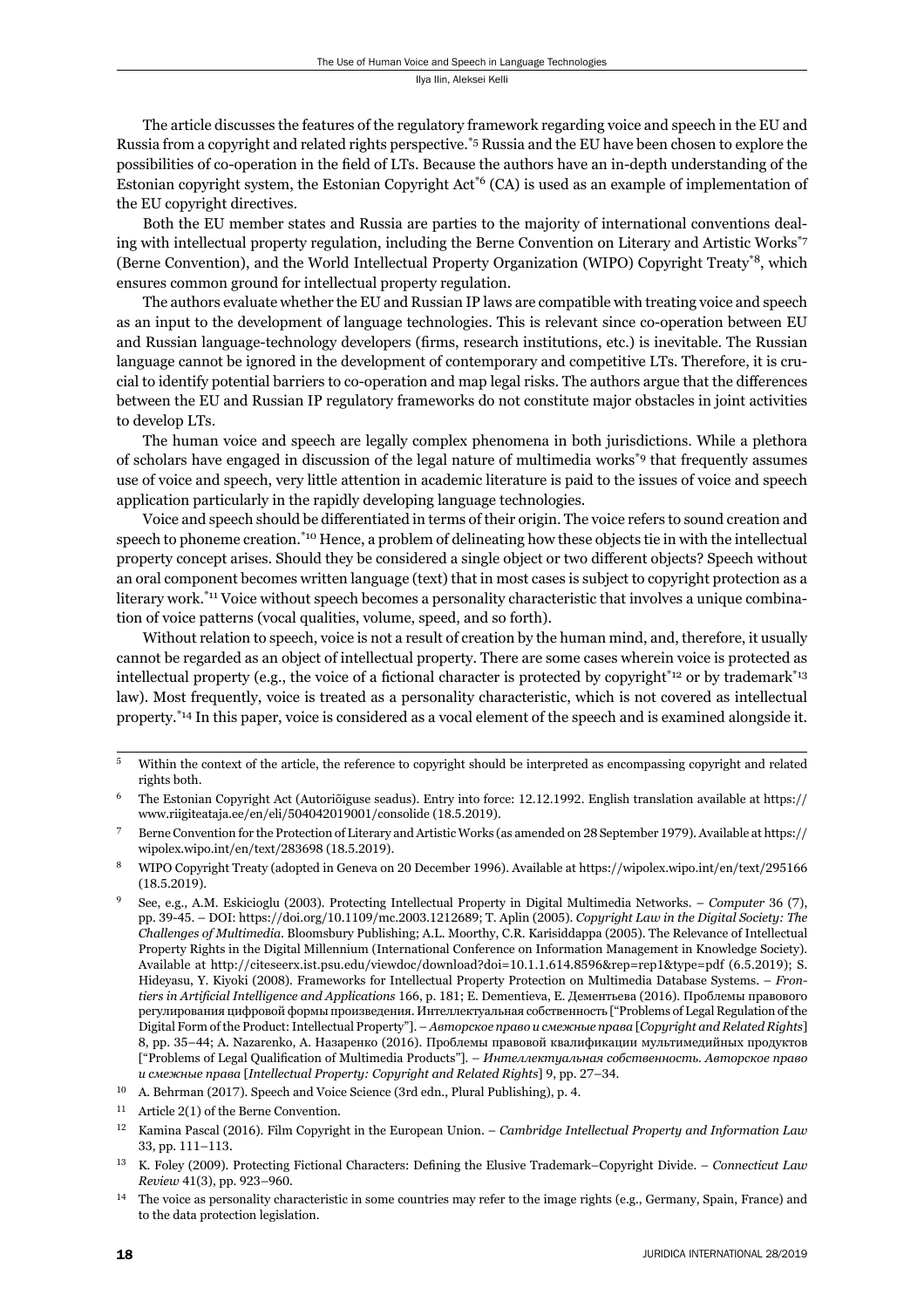As objects of intellectual property, voice and speech have a dual meaning. On one hand, voice and speech might be used to create works or make works available to the public (e.g., interpretations, translations, performances). Then they mainly bring in the copyright and related rights concepts. When one speaks about the use of voice and speech in LTs, in this scenario they are processed by LT applications. In other words, voice and speech are considered to be input to the LT applications and, hence, become subject to copyright or related rights protection.

On the other hand, the samples of the human voice and speech are used for the creation of language resources\*15 (language datasets), and they constitute an element of the database. Language resources (LRs) are used to create LTs.

For reasons of space and different focus, the article does not address the entire process of the development of language technologies (from raw data to LT products) and the impact of the legal regime associated with the material used to create LT products. These issues are covered in other publications.<sup>\*16</sup>

# 2. Protectability of voice and speech via copyright and related rights

To foster co-operation in the field of language technology between Russia and the EU, the treatment of voice and of speech from the perspective of copyright and related rights has to be similar between the two jurisdictions. This section comparatively analyses these regulations to identify potential incompatibilities.

The authors' aim is not to provide a comparison of all legal norms regulating copyright and related rights protection in the EU and Russia. The similarity of the legal grounds for such protection allows presuming that the regulations are similar to each other. For instance, a brief comparison of the legislation of Estonia (an example of an EU member state) and Russian regulation exemplifies that in both countries copyright does not require any official registration<sup>\*17</sup>, software and databases are protectable<sup>\*18</sup>, and the duration of copyright is the author's life plus seventy years after his or her death (70 years *post mortem auctoris*).\*19

In this section, the authors concentrate on the material used to develop language technologies. The legal basis for the use of the material is analysed and compared in the next section.

#### 2.1. Copyright protection

The key concept behind copyright protection is the originality of the work. Under the Berne Convention, the work may be protected by copyright if it fulfils the requirement of originality.<sup>\*20</sup> The level of originality required is sometimes debated.<sup>\*21</sup> The EU and Russian copyright legislation do not define originality.

For further discussion of the nature of language resources, see A. Kelli, K. Vider, K. Lindén (2015). The Regulatory and Contractual Framework As an Integral Part of the CLARIN Infrastructure. In: Koenraad de Smedt (ed.). *Selected Papers from the CLARIN Annual Conference 2015* (14–16 October 2015, Wroclaw, Poland). Linköping, Sweden: Linköping University Electronic Press (pp. 13–24). Available at https://www.ep.liu.se/ecp/article.asp?issue=123&article=002 (6.5.2019).

<sup>16</sup> A. Kelli, A. Tavast, K. Lindén, K. Vider, R. Birštonas, P. Labropoulou, I. Kull, G. Tavits, A. Värv (2019). The Extent of Legal Control over Language Data: The Case of Language Technologies. In: CLARIN conference proceedings (forthcoming); A. Kelli, A. Tavast, K. Lindén, K. Vider, I. Kull, G. Tavits, A. Värv, V. Mantrov, R. Birštonas (2019). Impact of Legal Status of Data on the Development of Data-Intensive Products: The Example of Language Technologies. In: *Latvian University Conference*  "Legal Science: Functions, Significance and Future in Legal Systems" (forthcoming).

<sup>&</sup>lt;sup>17</sup> The Estonian Copyright Act, §7 (3); Article 1259 (4) of the Civil Code of the Russian Federation. – *The Civil Code of the Russian Federation* (Part I of IV) (Гражданский кодекс Российской Федерации (часть первая)) N 51-FZ, dated 30.11.1994. Adopted by the State Duma on 21 October 1994, signed by the President of the Russian Federation on 30 November 1994. Entry into force: 1.1.1995. Unofficial English translation available at http://www.wipo.int/edocs/lexdocs/laws/en/ru/ ru083en.pdf&gt (6.5.2019).

<sup>&</sup>lt;sup>18</sup> The Estonian Copyright Act, §4 (3); Article 1259 of the Civil Code of the Russian Federation.

<sup>&</sup>lt;sup>19</sup> The Estonian Copyright Act, §38 (1); Article 1281 of the Civil Code of the Russian Federation.

<sup>&</sup>lt;sup>20</sup> WIPO Intellectual Property Handbook: Policy, Law and Use 2 (2004), paragraph 5.171.

<sup>&</sup>lt;sup>21</sup> See E. Rosati (2013). Originality in EU Copyright: Full Harmonization through Case Law. Edward Elgar Publishing; J. Street, K. Negus, A. Behr (2018). Copy Rights: The Politics of Copying and Creativity. – *Political Studies* 66 (1), pp. 63–80. – DOI: https://doi.org/10.1177/0032321717706012; A. Lukoseviciene (2017). On Author, Copyright and Originality: Does the Unified EU Originality Standard Correspond to the Digital Reality in Wikipedia. – *Masaryk UJL & Tech.* (11), pp. 215-242. –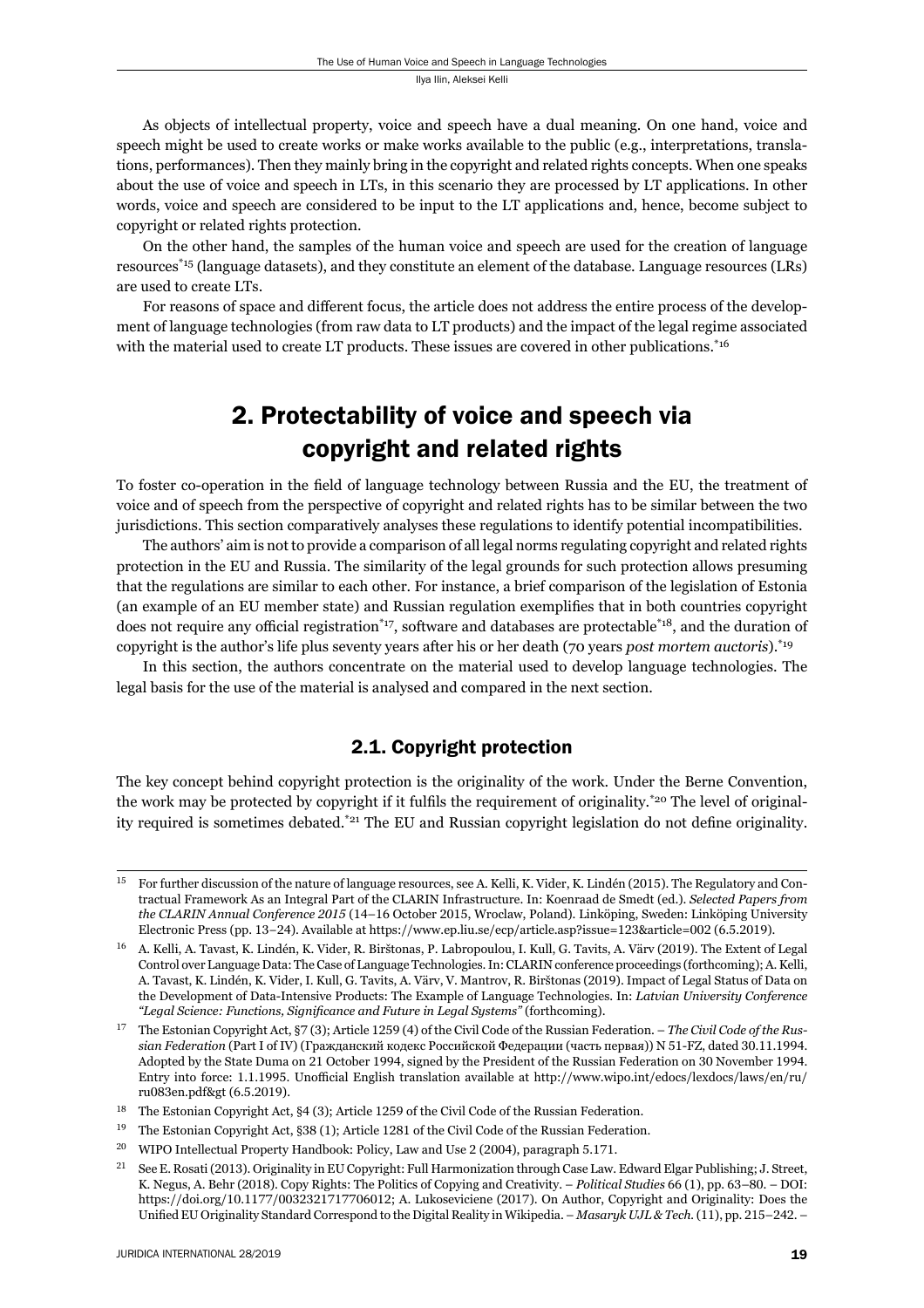The EU copyright rules are harmonised by the CJEU case law, where originality is mainly conceptualised with reference to the author's creativity. The concept of the author's creativity\*<sup>22</sup> is also used in the Russian copyright rules, which presume the work should be a manifestation of the author's intellect and personality. Under this concept, the work should be new, original, unique, and creative. Therefore, voice and speech can be copyright protected if they are a part of the creative work. The quality of the work and its cultural and artistic merits do not create valid grounds for the exclusion of copyright protection in either of the jurisdictions. However, these works should express an idea or be a derivative work<sup>\*23</sup> (e.g., translation, a work's adaptation).

The author's creativity – and, therefore, the originality requirement – is connected to the author's personality. In this regard, the question of the authorship of the work created by or with the help of language technology needs to be resolved. There are three scenarios for how the work can be created: language technology applications are used as a tool to create a work (e.g., usage of speech-to-text applications to dictate a novel), a language technology application creates a work with a human contribution (e.g., the human analyses the outcomes or selects the valuable results), and the language application creates a work by itself (e.g., sound and music creation<sup>\*24</sup>, automatic paper generators<sup>\*25</sup>, painting generation<sup>\*26</sup>, machine translation without human interaction).\*27

In the first scenario, the author of the work is a person who used a language technology application to create a work. In this scenario, the creativity of the author and, therefore, the originality of the work can be easily identified; that makes the created work in most cases copyright protected. In the case of a work created by a technology application with a human contribution or on its own, the question of authorship becomes more complicated. The following example can be provided to illustrate the problem. The combination of speech synthesis, speech analysis, and speech recognition may create a situation wherein the voice from a video (e.g., a lecture, a movie, a performance) is captured, transformed into subtitles, translated, and then vocalised by a synthesised voice without any human interaction in this process. The process described involves three stages, with different results at the end. The first stage is transforming voice into text; the result is the initial text in a written form. The second stage is text translation; the result is translated text. The last stage is transforming the text into a voice; the result is vocalised text.

To be copyright protected, the result of every stage needs to be related to the author's creativity and be original. Human interaction needs to be evaluated for identification of the author. The majority of national jurisdictions in the EU rely on the concept under which the work might be protected by copyright only if it was created with a connection to the author's mind and personality (see the Estonian Copyright Act's §4 (2)), and some jurisdictions state that only humans can be the authors of a copyright-protected work (e.g., France, Germany, Spain, Estonia). The Russian copyright legislation too clearly identifies the author of the copyrighted work as a human.\*28 In this regard, the current EU and Russian copyright regulation do not deem computer-generated works copyright protected.<sup>\*29</sup> If the minimum effort is put in, the person who

DOI: https://doi.org/10.5817/mujlt2017-2-2; K. Peifer (2014). "Individualität" [individuality] or Originality? Core Concepts in German Copyright Law. - *GRUR Int*. 63 (12).

<sup>23</sup> Article 2 of the Berne Convention.

For further discussion, see J. Street, K. Negus, A. Behr (2018). Copy Rights: The Politics of Copying and Creativity. – *Political Studies* 66 (1), pp. 63-80. – DOI: https://doi.org/10.1177/0032321717706012; G. Adomaitytė, V. Žilinskaitė, Ž Sederevičiūtė-Pačiauskienė, I. Valantinaitė, V. Navickienė (2018). Shift of Creativity Concepts: From Mysticism to Modern Approach. – *Filosofija. Sociologija* 29 (3). – DOI: https://doi.org/10.6001/fil-soc.v29i3.3777; N. Kawashima (2010). The Rise of "User Creativity" – Web 2.0 and a New Challenge for Copyright Law and Cultural Policy. – *International Journal of Cultural Policy* 16(3). – DOI: https://doi.org/10.1080/10286630903111613.

<sup>&</sup>lt;sup>24</sup> E.g., Google research project Magneta, details available at https://opensource.google.com/projects/magenta (6.5.2019); Sony CSL music research project, details available at https://www.sonycsl.co.jp/tag/music/ (6.5.2019).

<sup>&</sup>lt;sup>25</sup> SCIgen – an Automatic CS Paper Generator. Available at https://pdos.csail.mit.edu/archive/scigen/ (6.5.2019).

<sup>&</sup>lt;sup>26</sup> M. Brown (2016). "New Rembrandt" to Be Unveiled in Amsterdam. Available at https://www.theguardian.com/artanddesign/2016/apr/05/new-rembrandt-to-be-unveiled-in-amsterdam (13.5.2019).

<sup>&</sup>lt;sup>27</sup> H.M. Bøhler (2017). EU Copyright Protection of Works Created by Artificial Intelligence Systems. University of Bergen, pp. 1-37. Available at http://bora.uib.no/bitstream/handle/1956/16479/JUS399\_V17\_183.pdf?sequence=1&isAllowed=y  $(6.5.2019).$ 

<sup>&</sup>lt;sup>28</sup> Article 1257 of the Civil Code of the Russian Federation.

See H.M. Bøhler (2017). EU Copyright Protection of Works Created by Artificial Intelligence Systems. University of Bergen, pp. 1-37. Available at http://bora.uib.no/bitstream/handle/1956/16479/JUS399\_V17\_183.pdf?sequence=1&isAllowed=y  $(6.5.2019).$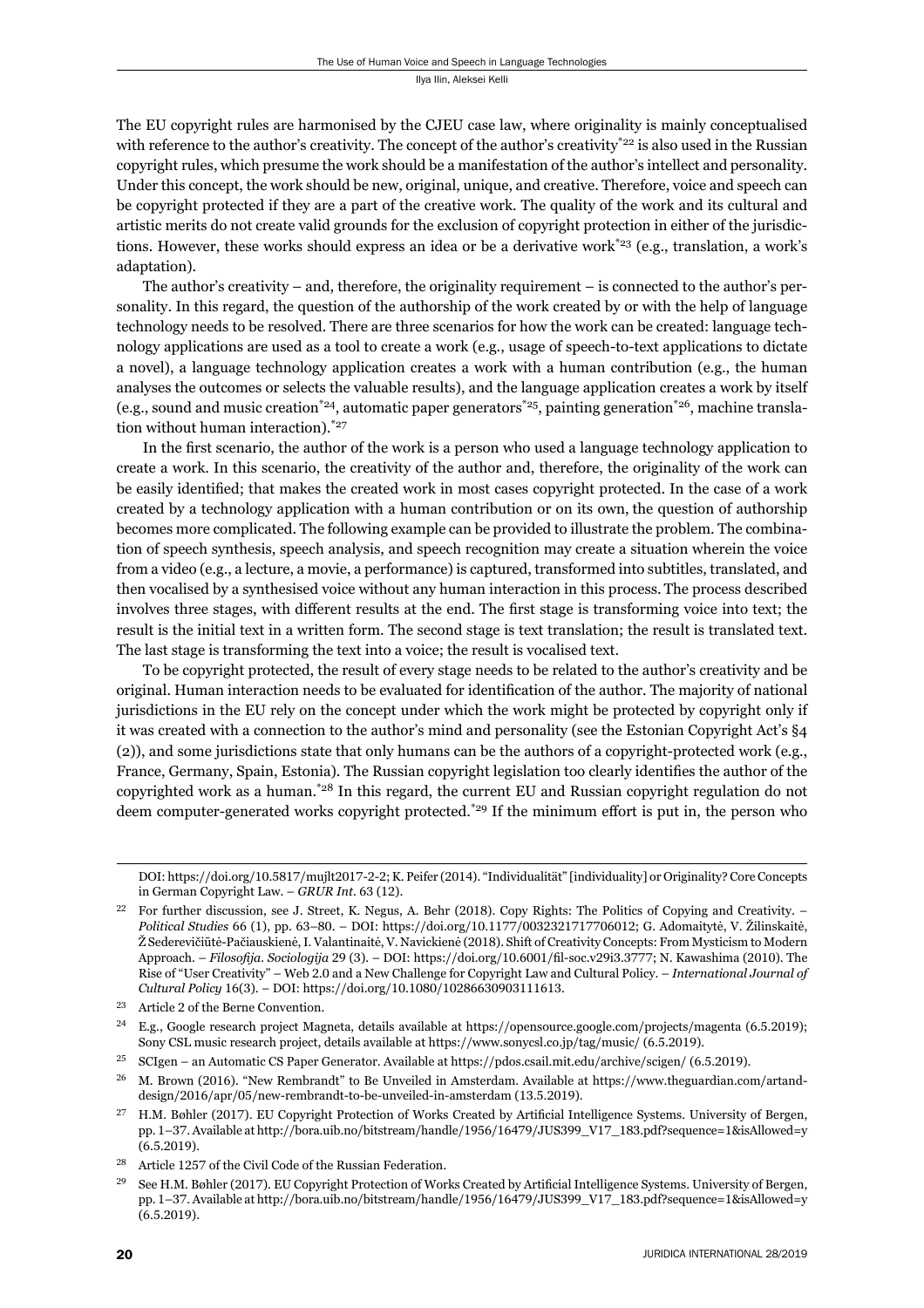made this effort is deemed the author and the work may be copyright protected.<sup>\*30</sup> Although there are also other legal issues related to works created by computers (liability for infringement, identification of the person liable, and so forth), they are not addressed here, on account of the focus of the article being elsewhere.

Moral rights constitute a legal challenge in the field of language technology in both jurisdictions. In Russia and the majority of the EU countries, copyright rights are divided into two separate groups: moral rights and economic rights.\*31 According to the Berne Convention,

independently of the author's economic rights, and even after the transfer of the said rights, the author shall have the right to claim authorship of the work and to object to any distortion, mutilation or other modification of, or other derogatory action in relation to, the said work, which would be prejudicial to his honour or reputation.\*32

In other words, moral rights have a strong connection with the personality of an author.<sup>\*33</sup> The scope of moral rights protected by copyright depends on the approach of the national legislation. It is possible to distinguish between Anglo-American (common law) copyright and the Continental-European *droit d'auteur* approach. The Anglo-American copyright tradition applies very limited protection of moral rights in comparison to the Continental-European approach.

The majority of EU countries and Russia belong to the Continental copyright tradition. This means the author's moral rights are integral to the author's person and non-transferable in both jurisdictions.\*34

The strong connection to the author's person and the absence of a legal mechanism for the transfer of the moral rights creates the problem of how the moral rights might be exercised by the author in the case of the development of language technologies. Under the Russian national legislation, the law protects the following moral rights of an author: the right of attribution, the right to one's own name, a right to the integrity of the work, and a right to publish the work.\*35 That means that there is always the risk that authors (e.g., employees of the company, individuals who contributed to the product development) can claim the infringement of moral rights. This is related mainly to the integrity right, because there is a need to modify copyright-protected works (e.g., add annotations, metadata, and so forth) while developing language resources used to create language technologies. The exercise of moral rights by third parties can be identified as one of the main challenges connected with the development of language technologies.<sup>\*36</sup>

The strategy for dealing with potential legal risks depends on the specific situation. If a company is developing the technology itself, then one way forward to address challenges in both jurisdictions is to obtain the author's prior agreement not to exercise his or her moral rights. This is not a clear-cut solution, but it could still mitigate some risks. European copyright scholars have even suggested a model addressing the consent connected with moral rights in the European Copyright Code (ECC).\*37 The European Copyright Code suggests regulating the exercise of moral rights as follows: 'The author can consent not to exercise his moral rights. Such consent must be limited in scope, unequivocal and informed' (Art. 3.5). The model provisions can be relied on as guidelines for drafting.

In the case of language resources acquired to develop LTs, due diligence is required, to clarify the legal situation with regard to moral rights (amendments/adaptations to the original works or agreements on the exercise of moral rights by third parties).

<sup>&</sup>lt;sup>30</sup> H.M. Bøhler (2017). EU Copyright Protection of Works Created by Artificial Intelligence Systems. University of Bergen, pp. 1-37. Available at http://bora.uib.no/bitstream/handle/1956/16479/JUS399\_V17\_183.pdf?sequence=1&isAllowed=y (ɷ.ɶ.ɳɱɲɺ). For instance, according to the UK copyright law, '[i]n the case of a literary, dramatic, musical or artistic work which is computer-generated, the author shall be taken to be the person by whom the arrangements necessary for the creation of the work are undertaken' (Art. 9 (3)). Copyright, Designs and Patents Act 1988. Available at https://www.legislation.gov. uk/ukpga/1988/48/section/9 (10.6.2019).

 $31$  Some of the EU countries in their copyright regulations apply another approach, which presumes that the moral and economics rights are integral (e.g., Germany).

<sup>&</sup>lt;sup>32</sup> Article 6*bis* of the Berne Convention.

For further discussion on moral rights, see E. Adeney (2006). The Moral Rights of Authors and Performers. Oxford University Press; M.M. Walter, S. von Lewinski (2010). European Copyright Law: A Commentary. Oxford University Press; S. von Lewinski (2008). International Copyright Law and Policy. Oxford University Press.

<sup>&</sup>lt;sup>34</sup> The Estonian Copyright Act, §11 (2); Article 1265 of the Civil Code of the Russian Federation.

<sup>&</sup>lt;sup>35</sup> Article 1255 of the Civil Code of the Russian Federation.

<sup>&</sup>lt;sup>36</sup> For further discussion, see A. Kelli, T. Hoffmann, H. Pisuke, I. Kull, L. Jents, C. Ginter (2014). The Exercise of Moral Rights by Non-Authors. – *Journal of the University of Latvia* 6, pp. 108–125.

 $37$  European Copyright Code. Available at https://www.ivir.nl/copyrightcode/european-copyright-code/ (14.5.2019).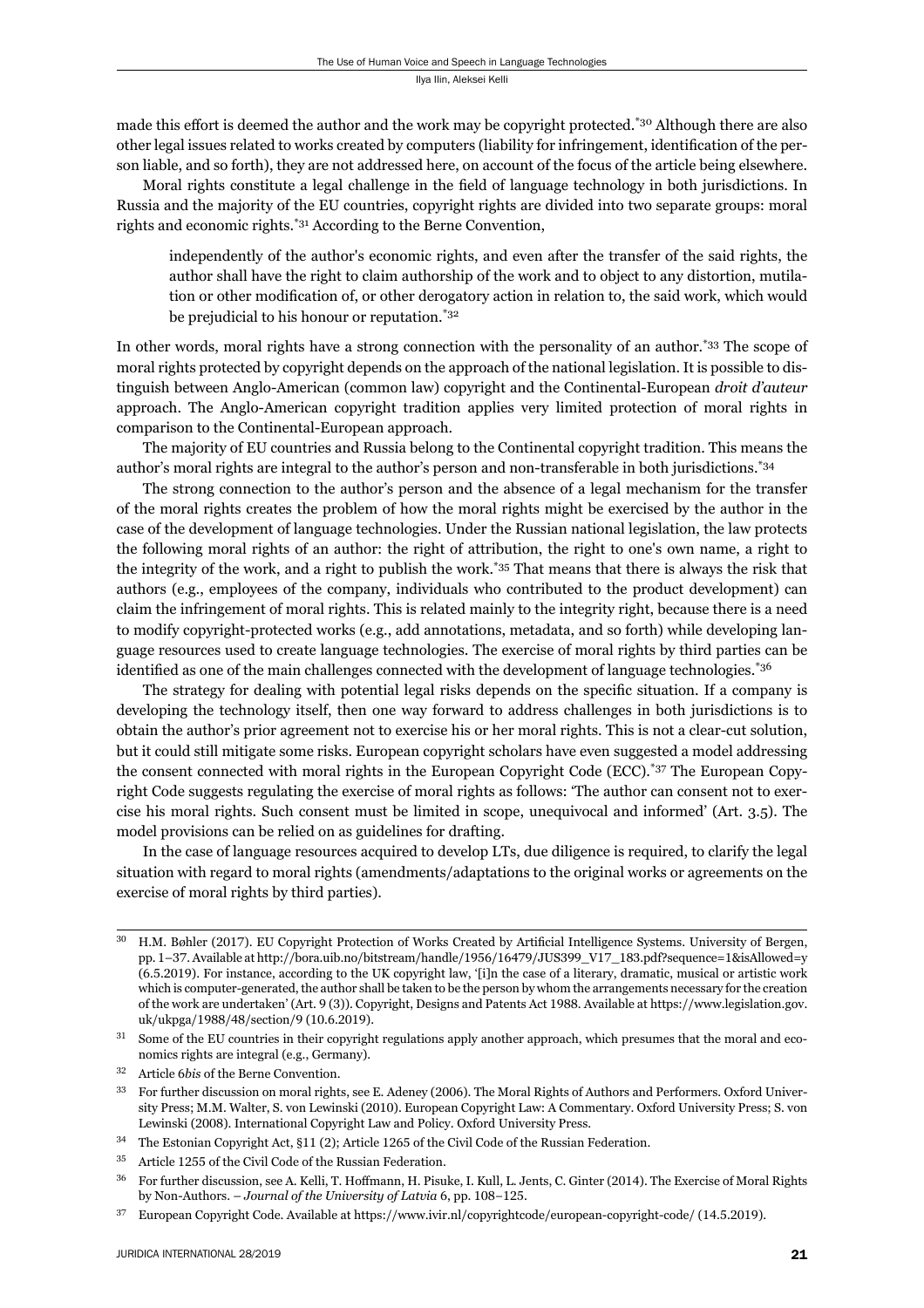#### 2.2. Related rights protection

Voice and speech can be protected as objects of related (neighbouring) rights. While copyright protection has a strong connection to the author's personality, which results in the acknowledgement of moral rights, related rights are often connected to the beneficiary of these rights. Related rights mainly constitute economic rights. However, it should be mentioned that performers have moral rights, as well.

There are three groups of beneficiaries of related rights: performers, producers, and broadcasting organisations. The application of the protection of the related rights to the voice and speech in the field of language technology depends on how the voice and speech are treated within the technology. Two distinct scenarios can be outlined. The first scenario involves the voice and speech being used in the process of making works available to the public (e.g., in a situation in which the performance was recorded, the rights of the phonogram producers are protected by the related rights). In the second scenario, voice and speech are considered to be input to a digital language resource (an element of the database), and, therefore, *sui generis* databases<sup>\*38</sup> fall within the field of related rights.<sup>\*39</sup>

Language technologies (inclusive of those relying on voice and speech) are often used in the process of making works available to the public. Therefore, voice and speech are a part of this process. For instance, in cases of voice and speech that are part of a performance, recording, or broadcasting of an audiovisual work, the identification of legal risks depends on the particular scope of the related rights. This is connected with unlawful usage of the work itself (a publicly available work) and unlawful usage of the recording or broadcasting of the audiovisual work.

In the case of performer's rights, the situation is different, since it is crucial to consider the performer's moral rights as well. The question here is similar to problems of the author's identification as described above for copyright protection.

Voice and speech can also be viewed from the perspective of digital language resources (databases containing language data). The European copyright framework protects databases as copyright-protected works and by *sui generis* database rights. The *sui generis* protection relies on related rights.\*40 The latter options require that 'qualitatively and quantitatively a substantial investment' has been made in regard of the databases created.\*41 The Russian database regulation also presumes two options for database protection, by means of the copyright<sup>\*42</sup> and by related rights protection, which refers to the concept of 'substantial investments' here also.\*43

Samples of voice and speech may constitute content of databases. The EU database directive and the Russian regulation<sup>\*44</sup> on databases define a database as a 'collection of independent works, data or other materials arranged in a systematic or methodical way and individually accessible by electronic or other means'.\*45 The definition presents three main characteristics of a database: 1) independence, 2) systematic order, and 3) individual-level accessibility. The independence of the elements means that every element can be removed from the base without damage to other elements of the database<sup>\*46</sup> (this distinguishes databases, for instance, from novels and films, as they too are composed of separate elements, such as chapters and soundtracks).<sup>\*47</sup> The systematic order involves the elements being put into and classified in a specific order that allows searching the separate elements. At the same time, the European database directive, CJEU court practice\*48, and Russian database regulation do not define the character of the accessibility by electronic means.

- ɴɺ As a matter of fact, language resources can cumulatively be protected as copyrighted and *sui generis* database.
- ɵɱ Databases can be protected also by trade secret, competition, and contract law.
- $41$  Article 7 of Directive  $96/9/EC$ .
- <sup>42</sup> Article 1260 of the Civil Code of the Russian Federation.
- <sup>43</sup> Article 1334 of the Civil Code of the Russian Federation.
- <sup>44</sup> Part 4 of the Civil Code of the Russian Federation.
- <sup>45</sup> Article 2(1) of Directive 96/9/EC refers to Article 1260 of the Civil Code of the Russian Federation.
- <sup>46</sup> Case C-444/02, *Fixtures Marketing Ltd v. Organismos Prognostikon Agonon Podosfairou* [2004] ECLI:EU:C:2004:697; Case C-46/02, *Fixtures Marketing Ltd v. Oy Veikkaus AB* [2004] ECLI:EU:C:2004:694; Case C-338/02, *Fixtures Marketing* Ltd v. Svenska Spel AB [2004] ECLI:EU:C:2004:696); Case C-203/02, The British Horseracing Board Ltd v. William Hill *Organisation Ltd* [2004] ECLI:EU:C:2004:695.
- E. Derclaye (2007). Intellectual Property Rights on Information and Market Power: Comparing the European and American Protection of Databases. – *International Review of Intellectual Property and Competition Law* 38 (3), pp. 275–298.
- E. Derclaye (2002). What Is a Database? A Critical Analysis of the Definition of a Database in the European Database Directive and Suggestions for an International Definition. – *The Journal of World Intellectual Property* 5 (6), pp. 981-1011. – DOI: https://doi.org/10.1111/j.1747-1796.2002.tb00189.x.

<sup>&</sup>lt;sup>38</sup> Directive 96/9/EC of the European Parliament and of the Council of 11 March 1996 on the legal protection of databases.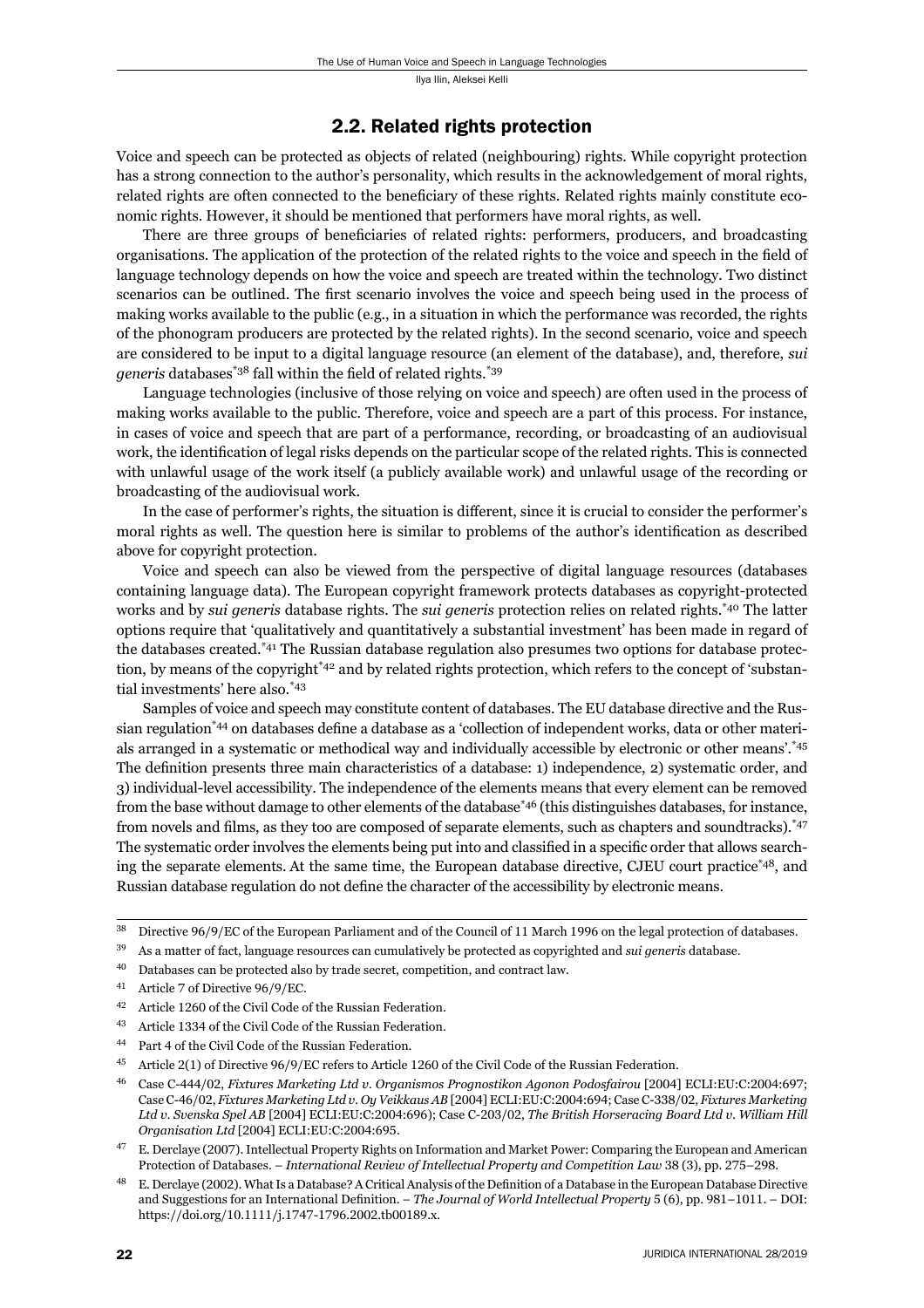There are two points that need to be examined from the perspective of language technology: the first one is how these databases are formed and the second is how the technologies that are built on these databases are further distributed to other language technology companies and users. These problems are addressed in part in the following section. However, the entrepreneurial aspects of such distribution fall outside the scope of the article and are investigated in further research.

## 3. The creation of digital language resources

The development of language technologies relies on the use of language resources. Language resources constitute a database consisting of text in written and oral form further used for the machine learning process. From the IP perspective, LRs may contain copyright-protected works, performances protected as objects of related rights, and personal data. Language resources are covered with two tiers of rights. The first tier of rights covers material containing language data (text, videos, voice samples, and so forth). The second tier of rights is related to the database itself. It is visualised with the following figure:  $*49$ 



**Figure 1:** Two tiers of rights covering language resources

It should be emphasised that, to avoid legal risks, it is crucial to address legal issues pertaining to LRs themselves (the database) and the material used to develop LRs. When it comes to LRs as a database, the IP issues could easily be contractually regulated with individuals involved in their development. IP rights can be transferred or extensive licences acquired.

The situation is more challenging with the material used to create language resources. It involves copying of copyright-protected works. Since the focus of this article is on voice and speech, the performer's rights and phonogram producer's rights are relevant as well.

The copyright does not protect all works as such, and to be copyright protected, the work needs to constitute original results in the literary, artistic, or scientific domain (e.g., the Estonian Copyright Act, §4 (2)). In this regard, it is possible to specify three categories of works that can be used for the creation of the digital resources: the non-protected works (e.g., legal acts, official documents), 'safe' texts (manuals, technical documents, medical reports, etc.), and copyright-protected works.\*50

From the technical perspective, on account of the vast volume of works in a language resource, it is a challenging task to identify the particular category of the works that are used for data mining. Even if it were possible, creation of a language resource based only on the non-protected and safe texts would be not sufficient to create a sizeable database of good quality. The development of language technologies requires language samples from everyday language usage, which most likely are copyright protected.

Language technology products (e.g., user interfaces, translation tools) do not necessarily contain copyright-protected content.\*51 However, if one is to create LT products, there is a need to use language resources having IP-protected material for text and data mining.

<sup>&</sup>lt;sup>49</sup> A. Kelli, K. Vider, K. Lindén (2015). The Regulatory and Contractual Framework As an Integral Part of the CLARIN Infrastructure. In: Koenraad de Smedt (ed.). *Selected Papers from the CLARIN Annual Conference 2015* (14-16 October 2015, Wroclaw, Poland). Linköping, Sweden: Linköping University Electronic Press, pp. 13-24. Available at http://www.ep.liu. se/ecp/article.asp?issue=123&article=002 (6.5.2019).

<sup>&</sup>lt;sup>50</sup> M. Truyens, P. Van Eecke (2014). Legal Aspects of Text Mining. – *Computer Law & Security Review* 30 (2), pp. 153–170. - DOI: https://doi.org/10.1016/j.clsr.2014.01.009.

<sup>51</sup> A. Kelli, A. Tavast, K. Lindén, K. Vider, R. Birštonas, P. Labropoulou, I. Kull, G. Tavits, A. Värv (2019). The Extent of Legal Control over Language Data: The Case of Language Technologies. In: CLARIN conference proceedings (forthcoming).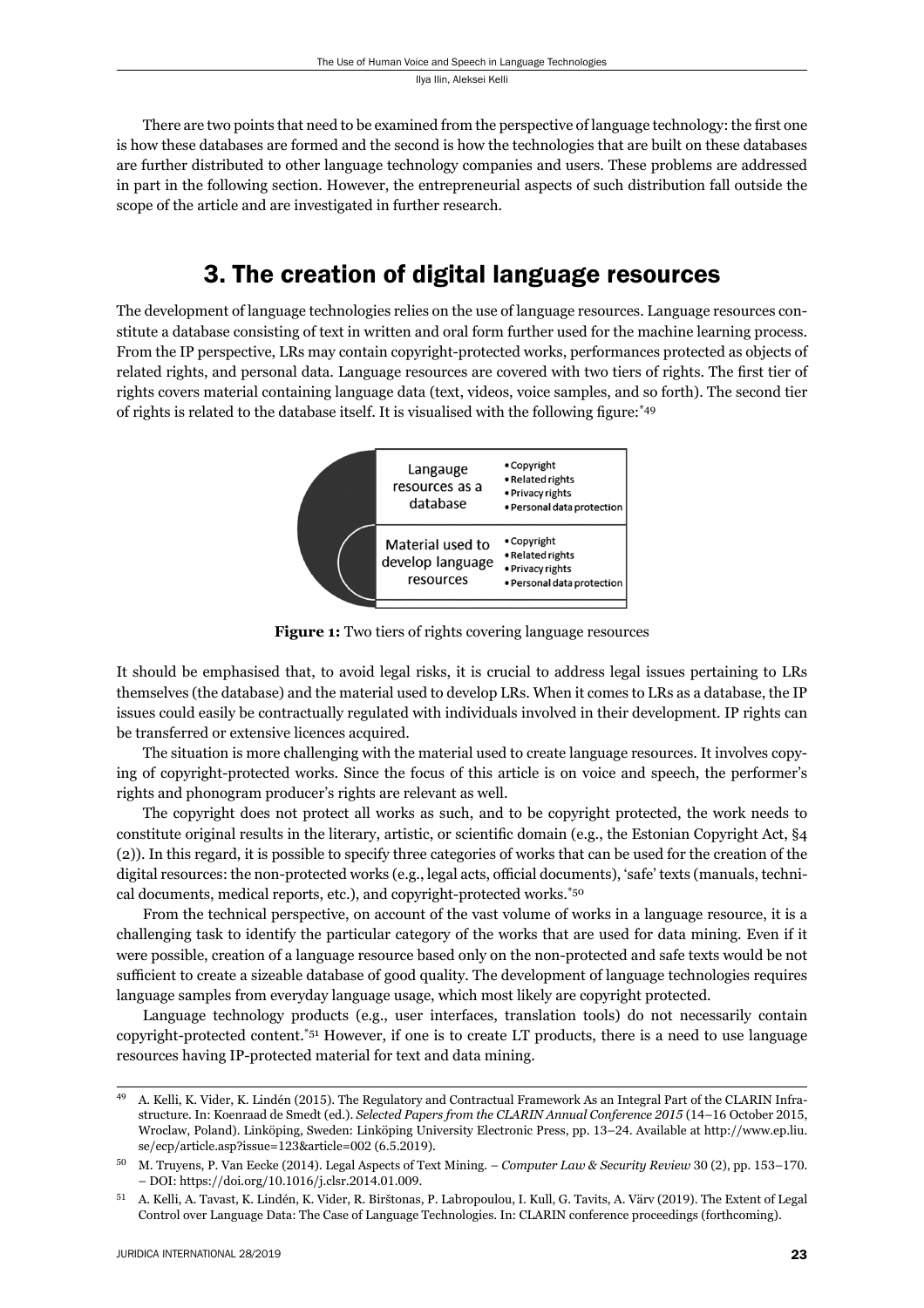The Directive on Copyright in the Digital Single Market\*52 (Digital Copyright Directive) introduces the concept of text and data mining (TDM) at the EU level.<sup>\*53</sup> The directive defines text and data mining as 'any automated analytical technique aimed at analysing text and data in digital form in order to generate information which includes but is not limited to patterns, trends and correlations' (Art.  $2(2)$ ).<sup>\*54</sup>

Before looking at specific copyright exceptions used for TDM, it is necessary to evaluate the nature of text and data mining from a copyright perspective. Max Planck Institute experts have correctly pointed out that TDM is not copyright-relevant activity. They suggest that 'the automated analysis of these contents must be permitted, just as reading by the human being does not require any separate consent by the rightholder'.\*55 The main issue here is the right to make copies of copyright-protected works and objects of related rights (performances and phonograms).\*56 It should be mentioned that text and data mining could also interfere with the adaptation right (an economic right) and the integrity right (a moral right). The reason is that the material used for TDM should sometimes be annotated.

In a very general way, it can be said that the development of language resources can be based on the exception or consent model.

The Digital Copyright Directive set the following framework for text and data mining for research purposes (Art. 3.7):

- 1) the exception allows reproductions and extractions to be made by research organisations and cultural heritage institutions in order to carry out, for the purposes of scientific research<sup>\*57</sup>, text and data mining of works or other subject matter to which they have lawful access;
- 2) copies of works or other subject matter are stored with an appropriate level of security and may be retained for the purposes of scientific research, including for the verification of research results;
- 3) rightholders are allowed to apply measures to ensure the security and integrity of the networks and databases where the works or other subject matter are hosted;
- 4) any contractual provision contrary to the exceptions is unenforceable.

The Russian national legislation has general exceptions allowing free use of copyright-protected works if this usage is not commercial (e.g., use for private, scientific, or cultural purposes).<sup>\*58</sup> There is no specific text and data mining exception in Russian copyright law. This does not mean, however, that TDM is not allowed under Russian law, since text and data mining as such is not copyright-relevant activity. Basically, TDM means that certain patterns and information are derived from language data (often protected by copy-

Directive (EU) 2019/790 of the European Parliament and of the Council of 17 April 2019 on copyright and related rights in the Digital Single Market and amending Directives 96/9/EC and  $2001/29$ /EC (text with EEA relevance). OJ L 130, 17.5.2019, pp. 92-125. Available at https://eur-lex.europa.eu/legal-content/EN/TXT/?qid=1558383919270&uri=CELEX:32019L0790  $(20.5.2019).$ 

ɶɴ Some EU member states (e.g., Estonia) have already introduced a provision on text and data mining (Estonian Copyright Act, §19, clause 3<sup>1</sup>). These provisions need to be revisited in light of the Digital Copyright Directive.

<sup>&</sup>lt;sup>54</sup> The experts have pointed out that the concept 'text and data mining' is too narrow. Instead, 'data analysis' should be preferred. J.-P. Triaille, J. de Meeûs d'Argenteuil, A. de Francquen (2014). Study on the Legal Framework of Text and Data Mining, p. 8. Available at https://docplayer.net/16673528-Study-on-the-legal-framework-of-text-and-data-mining-tdm.html (6.5.2019). Although their argument is valid, the situation is that official documents use the term 'text and data mining'. Therefore, the latter term should be used.

R.M. Hilty, H. Richter (2017). Position Statement of the Max Planck Institute for Innovation and Competition on the Proposed Modernisation of European Copyright Rules. PART B. Exceptions and Limitations. Max Planck Institute for Innovation and Competition, p. 3. Available at http://www.ip.mpg.de/fileadmin/ipmpg/content/stellungnahmen/MPI-Position-Paper\_TDM\_2017-01-14-corr\_def.pdf (6.5.2019).

<sup>&</sup>lt;sup>56</sup> The Digital Copyright Directive follows the same line of argument: "Text and data mining can also be carried out in relation to mere facts or data that are not protected by copyright, and in such instances no authorisation is required under copyright law. There can also be instances of text and data mining that do not involve acts of reproduction or where the reproductions made fall under the mandatory exception for temporary acts of reproduction provided for in Article 5(1) of Directive ɳɱɱɲ/ɳɺ/EC, which should continue to apply to text and data mining techniques that do not involve the making of copies beyond the scope of that exception" (Recital 9).

 $57$  The Digital Copyright Directive specifies scientific research as follows: "The term 'scientific research' within the meaning of this Directive should be understood to cover both the natural sciences and the human sciences. Due to the diversity of such entities, it is important to have a common understanding of research organisations. They should for example cover, in addition to universities or other higher education institutions and their libraries, also entities such as research institutes and hospitals that carry out research. Despite different legal forms and structures, research organisations in the Member States generally have in common that they act either on a not-for-profit basis or in the context of a public-interest mission recognised by the State. Such a public-interest mission could, for example, be reflected through public funding or through provisions in national laws or public contracts" (Recital 12).

Article 1229, Article 1273, Article 1274, and Article 1306 of the Civil Code of the Russian Federation.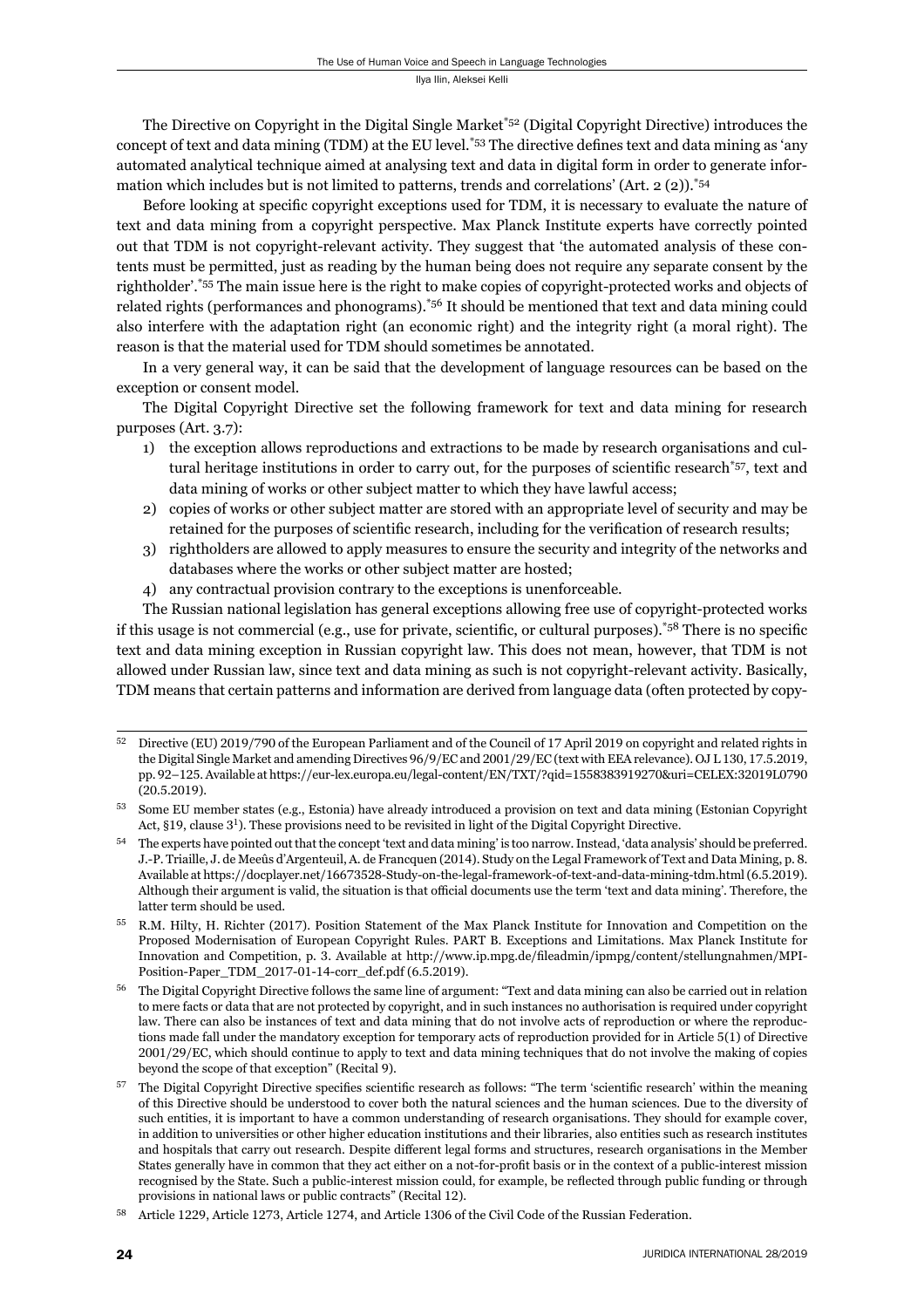right or related rights). The key issue here is the legality of making copies of copyright-protected works and objects of related rights (e.g., performances). The Russian law allows scientific use of works, which also covers making copies for research purposes. For instance, the situation was similar in Estonia up until 2016 when a specific TDM exception was enacted.<sup>\*59</sup> Prior to the introduction of the exception, copies for TDM were made under the research exception<sup>\*60</sup> in the Estonian Copyright Act.<sup>\*61</sup>

Although the EU and Russian approaches to research use (incl. text and data mining) of content protected by copyright and related rights are not identical, they are more or less compatible.

The creation of digital language resources can also be based on the consent of the holder of rights to the works and objects of related rights (licence). When language resources (a database) are created for commercial purposes, the contract model should be applied, since the creation cannot be based on the research exception. For example, in the case of Alisa (Yandex voice assistance), the assistant uses samples of voice taken not only from the app but also from other Yandex services, such as the Yandex navigation system and Yandex taxi service.

Individual consent does not always have to be negotiated. A report on a study of TDM points out that permissive Creative Commons (CC) licences facilitate the use of copyright-protected material without a need to rely on statutory exceptions.\*62 Since the focus of this article is on the comparison of the relevant EU and Russian law, contractual models to support TDM are not further explored.

In conclusion, it could be emphasised that the way in which language resources (databases) were created plays an essential role in the further distribution of language technologies. For instance, the speech recognition system developed by Yandex (SpeechKit) is distributed in three ways: as an API, a cloud service, and a program built on the client servers. If language resources are created unlawfully (protected material is used without proper legal basis), the further usage or resale of the products built on the language resources may constitute copyright infringement. Therefore, it is crucial to consider all intellectual property issues when developing language technologies.

# 4. Managing legal risks related to the creation and use of language technologies

There is no uniform model for how to manage legal risks arising from the use of material protected by copyright and related rights in the development of language technologies. Each case requires an individual assessment and analysis of the protectability of the material used, the legal grounds for use, and so forth. Despite the limitations cited, the authors still offer a model (in Figure 2) applicable in Russia and at the EU level to assess legal risks connected with the use of voice and speech for the development of language technologies:

 $^{59}$  The amendment was enacted with the passing of the Legal Deposit Copy Act (Säilituseksemplari seadus) on 15.6.2016. Available at https://www.riigiteataja.ee/en/eli/514092016001/consolide (10.5.2019).

 $60$  Estonian Copyright Act, §19, clauses 2 and 3.

For further discussion, see A. Kelli, A. Tavast, H. Pisuke (2012). Copyright and Constitutional Aspects of Digital Language Resources: The Estonian Approach. – *Juridica International* XIX, pp. 40–48. – DOI: http://dx.doi.org/10.12697/issn1406-1082.

 $^{62}$  J.-P. Triaille, J. de Meeûs d'Argenteuil, A. de Francquen (2014). Study on the Legal Framework of Text and Data Mining, p. 27. Available at https://docplayer.net/16673528-Study-on-the-legal-framework-of-text-and-data-mining-tdm.html  $(6.5.2019).$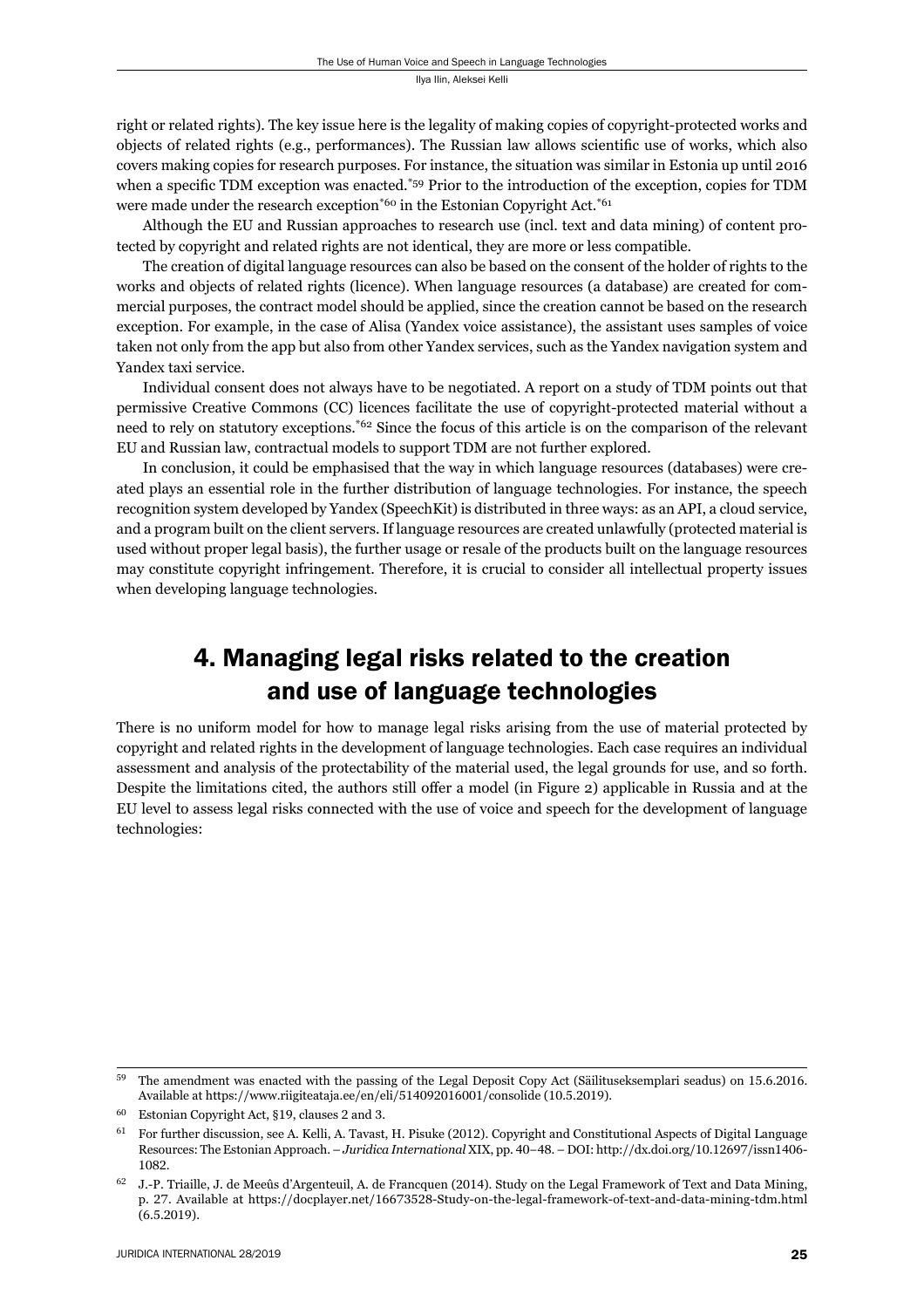

**Figure 2:** The process of assessing the protectability of the material used

The assessment starts with the identification of works containing voice and speech. Then the main characteristics of such a work are mapped: does it express an idea, or should the work be deemed a derivative work for which voice and speech are used in the process of making the work available to the public? After this, the following steps should be taken:

- 1) if the work expresses ideas, the originality test should be performed;
- 2) if the work is a derivative work, the authorisation for the use of the initial work should be checked;
- 3) if the voice and speech are used in the process of making the work available to the public, (a) the beneficiary of the related rights should be identified and (b) the authorisation for usage of the initial work should be checked.

These steps lead to the possibility of outlining and systemising the taxonomy in Table 1, presenting the groups of legal risks.